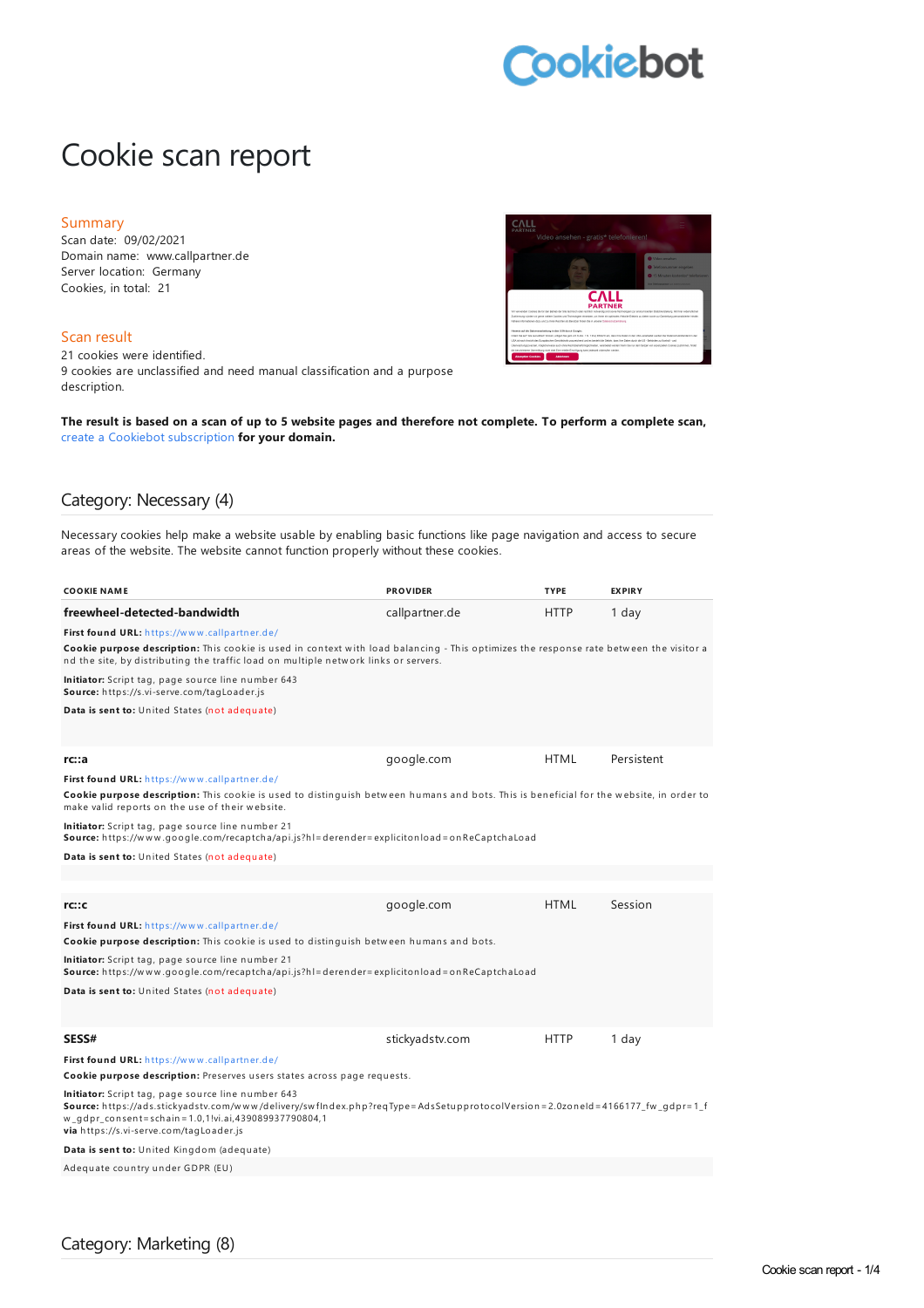Marketing cookies are used to track visitors across websites. The intention is to display ads that are relevant and engaging for the individual user and thereby more valuable for publishers and third party advertisers.

| <b>COOKIE NAME</b>                                                                                                                                                                                                                                                                                                                                                                                                                                                                                                 | <b>PROVIDER</b>                                                                                                                                                                                                                                                 | <b>TYPE</b> | <b>EXPIRY</b> |  |
|--------------------------------------------------------------------------------------------------------------------------------------------------------------------------------------------------------------------------------------------------------------------------------------------------------------------------------------------------------------------------------------------------------------------------------------------------------------------------------------------------------------------|-----------------------------------------------------------------------------------------------------------------------------------------------------------------------------------------------------------------------------------------------------------------|-------------|---------------|--|
| gads                                                                                                                                                                                                                                                                                                                                                                                                                                                                                                               | callpartner.de                                                                                                                                                                                                                                                  | HTTP        | 1 year        |  |
| First found URL: https://www.callpartner.de/                                                                                                                                                                                                                                                                                                                                                                                                                                                                       | Cookie purpose description: Used to register what ads have been displayed to the user.                                                                                                                                                                          |             |               |  |
| <b>Initiator:</b> Script tag, page source line number 20<br>Source: https://pagead2.googlesyndication.com/pagead/js/adsbygoogle.js                                                                                                                                                                                                                                                                                                                                                                                 |                                                                                                                                                                                                                                                                 |             |               |  |
| Data is sent to: United States (not adequate)                                                                                                                                                                                                                                                                                                                                                                                                                                                                      |                                                                                                                                                                                                                                                                 |             |               |  |
| Blocked until accepted by user: No                                                                                                                                                                                                                                                                                                                                                                                                                                                                                 |                                                                                                                                                                                                                                                                 |             |               |  |
| bridge                                                                                                                                                                                                                                                                                                                                                                                                                                                                                                             | adgrx.com                                                                                                                                                                                                                                                       | Pixel       | Session       |  |
| First found URL: https://www.callpartner.de/<br>advertisement hubs, which facilitate real-time bidding for advertisers.                                                                                                                                                                                                                                                                                                                                                                                            | Cookie purpose description: Presents the user with relevant content and advertisement. The service is provided by third-party                                                                                                                                   |             |               |  |
| <b>Initiator:</b> Script tag, page source line number 643<br>Source: https://cm.adgrx.com/bridge?AG_PID=freewheelAG_SETCOOKIE<br>via https://s.vi-serve.com/tagLoader.js                                                                                                                                                                                                                                                                                                                                           |                                                                                                                                                                                                                                                                 |             |               |  |
| Data is sent to: Netherlands (adequate)                                                                                                                                                                                                                                                                                                                                                                                                                                                                            |                                                                                                                                                                                                                                                                 |             |               |  |
| Adequate country under GDPR (EU)                                                                                                                                                                                                                                                                                                                                                                                                                                                                                   |                                                                                                                                                                                                                                                                 |             |               |  |
| ecm <sub>3</sub>                                                                                                                                                                                                                                                                                                                                                                                                                                                                                                   | amazon-adsystem.com                                                                                                                                                                                                                                             | Pixel       | Session       |  |
|                                                                                                                                                                                                                                                                                                                                                                                                                                                                                                                    |                                                                                                                                                                                                                                                                 |             |               |  |
| First found URL: https://www.callpartner.de/<br>Cookie purpose description: Sets a unique ID for the visitor, that allows third party advertisers to target the visitor with relevant adverti<br>sement. This pairing service is provided by third party advertisement hubs, which facilitates real-time bidding for advertisers.<br><b>Initiator:</b> Script tag, page source line number 643<br>Source: https://s.amazon-adsystem.com/ecm3?id=a7efca68de188cae43bb75fd2861c022ex=freewheel.tvgdpr=0gdpr_consent= |                                                                                                                                                                                                                                                                 |             |               |  |
| via https://s.vi-serve.com/tagLoader.js<br>Data is sent to: United States (not adequate)                                                                                                                                                                                                                                                                                                                                                                                                                           |                                                                                                                                                                                                                                                                 |             |               |  |
| goog_pem_mod                                                                                                                                                                                                                                                                                                                                                                                                                                                                                                       | callpartner.de                                                                                                                                                                                                                                                  | <b>HTML</b> | Persistent    |  |
| First found URL: https://www.callpartner.de/<br>devices and marketing channels.                                                                                                                                                                                                                                                                                                                                                                                                                                    | Cookie purpose description: Used to send data to Google Analytics about the visitor's device and behavior. Tracks the visitor across                                                                                                                            |             |               |  |
| <b>Initiator:</b> Script tag, page source line number 20<br><b>Source:</b> https://pagead2.googlesyndication.com/pagead/js/adsbygoogle.js                                                                                                                                                                                                                                                                                                                                                                          |                                                                                                                                                                                                                                                                 |             |               |  |
| Data is sent to: United States (not adequate)                                                                                                                                                                                                                                                                                                                                                                                                                                                                      |                                                                                                                                                                                                                                                                 |             |               |  |
| Blocked until accepted by user: No                                                                                                                                                                                                                                                                                                                                                                                                                                                                                 |                                                                                                                                                                                                                                                                 |             |               |  |
| <b>IDE</b>                                                                                                                                                                                                                                                                                                                                                                                                                                                                                                         | doubleclick.net                                                                                                                                                                                                                                                 | <b>HTTP</b> | 1 year        |  |
| First found URL: https://www.callpartner.de/                                                                                                                                                                                                                                                                                                                                                                                                                                                                       | Cookie purpose description: Used by Google DoubleClick to register and report the website user's actions after viewing or clicking on<br>e of the advertiser's ads with the purpose of measuring the efficacy of an ad and to present targeted ads to the user. |             |               |  |
| Initiator: Script tag, page source line number 643<br>Source: https://s.vi-serve.com/tagLoader.js                                                                                                                                                                                                                                                                                                                                                                                                                  |                                                                                                                                                                                                                                                                 |             |               |  |
| Data is sent to: United States (not adequate)                                                                                                                                                                                                                                                                                                                                                                                                                                                                      |                                                                                                                                                                                                                                                                 |             |               |  |
| Blocked until accepted by user: No                                                                                                                                                                                                                                                                                                                                                                                                                                                                                 |                                                                                                                                                                                                                                                                 |             |               |  |
| pxld                                                                                                                                                                                                                                                                                                                                                                                                                                                                                                               | stickyadstv.com                                                                                                                                                                                                                                                 | <b>HTTP</b> | 1 day         |  |
| First found URL: https://www.callpartner.de/<br>through multiple channels.                                                                                                                                                                                                                                                                                                                                                                                                                                         | Cookie purpose description: Used to track the visitor across multiple devices including TV. This is done in order to re-target the visitor                                                                                                                      |             |               |  |
| Initiator: Script tag, page source line number 643<br>w_gdpr_consent=schain=1.0,1!vi.ai,439089937790804,1<br>via https://s.vi-serve.com/tagLoader.js                                                                                                                                                                                                                                                                                                                                                               | Source: https://ads.stickyadstv.com/www/delivery/swflndex.php?reqType=AdsSetupprotocolVersion=2.0zoneId=4166177_fw_gdpr=1_f                                                                                                                                     |             |               |  |
| Data is sent to: United Kingdom (adequate)                                                                                                                                                                                                                                                                                                                                                                                                                                                                         |                                                                                                                                                                                                                                                                 |             |               |  |
| Adequate country under GDPR (EU)                                                                                                                                                                                                                                                                                                                                                                                                                                                                                   |                                                                                                                                                                                                                                                                 |             |               |  |
| test_cookie                                                                                                                                                                                                                                                                                                                                                                                                                                                                                                        | doubleclick.net                                                                                                                                                                                                                                                 | <b>HTTP</b> | 1 day         |  |
| First found URL: https://www.callpartner.de/                                                                                                                                                                                                                                                                                                                                                                                                                                                                       |                                                                                                                                                                                                                                                                 |             |               |  |
| Cookie purpose description: Used to check if the user's browser supports cookies.<br>Initiator: Script tag, page source line number 20<br>Source: https://pagead2.googlesyndication.com/pagead/js/adsbygoogle.js<br>Data is sent to: United States (not adequate)                                                                                                                                                                                                                                                  |                                                                                                                                                                                                                                                                 |             |               |  |
|                                                                                                                                                                                                                                                                                                                                                                                                                                                                                                                    |                                                                                                                                                                                                                                                                 |             |               |  |
| <b>UID</b>                                                                                                                                                                                                                                                                                                                                                                                                                                                                                                         | stickyadstv.com                                                                                                                                                                                                                                                 | <b>HTTP</b> | 1 day         |  |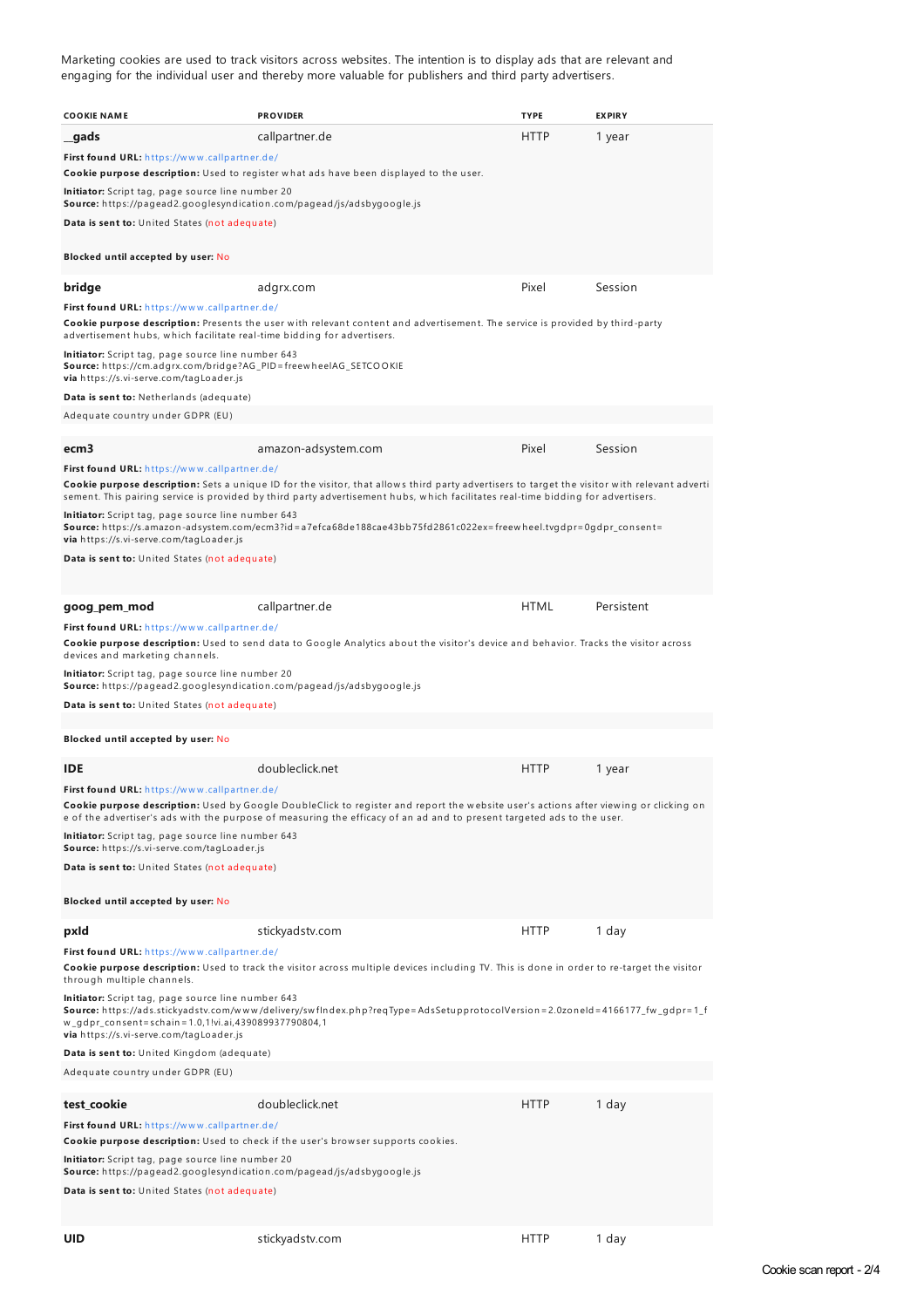#### **First found URL:** h ttps://w w w [.callpartn](https://www.callpartner.de/) er.de/

**Cookie purpose description:** Collects visitor data related to the user's visits to the website, such as the number of visits, average time spent on the website and what pages have been loaded, with the purpose of displaying targeted ads.

<mark>Initiator:</mark> Script tag, page source line number 643<br>**Source:** https://ads.stickyadstv.com/www/delivery/swfIndex.php?reqType=AdsSetupprotocolVersion=2.0zoneId=4166177\_fw\_gdpr=1\_f w \_gdpr\_con sen t=sch ain=1.0,1!vi.ai,439089937790804,1 **via** h ttps://s.vi-serve.com/tagLoader.js

**Data is sent to:** United Kingdom (adequate)

Adequ ate cou n try u n der GDPR (EU)

## Category: Unclassified (9)

Unclassified cookies are cookies that we are in the process of classifying, together with the providers of individual cookies.

| <b>COOKIE NAME</b>                                                                                                          | <b>PROVIDER</b> | <b>TYPE</b> | <b>EXPIRY</b> |  |  |
|-----------------------------------------------------------------------------------------------------------------------------|-----------------|-------------|---------------|--|--|
| google_experiment_mod34                                                                                                     | callpartner.de  | HTML        | Persistent    |  |  |
| First found URL: https://www.callpartner.de/<br>Cookie purpose description: Unclassified                                    |                 |             |               |  |  |
| Initiator: Script tag, page source line number 20<br>Source: https://pagead2.googlesyndication.com/pagead/js/adsbygoogle.js |                 |             |               |  |  |
| Data is sent to: United States (not adequate)                                                                               |                 |             |               |  |  |
| Blocked until accepted by user: No                                                                                          |                 |             |               |  |  |
| google_experiment_mod36                                                                                                     | callpartner.de  | <b>HTML</b> | Persistent    |  |  |
| First found URL: https://www.callpartner.de/<br>Cookie purpose description: Unclassified                                    |                 |             |               |  |  |
| Initiator: Script tag, page source line number 20<br>Source: https://pagead2.googlesyndication.com/pagead/js/adsbygoogle.js |                 |             |               |  |  |
| Data is sent to: United States (not adequate)                                                                               |                 |             |               |  |  |
| Blocked until accepted by user: No                                                                                          |                 |             |               |  |  |
| google_experiment_mod37                                                                                                     | callpartner.de  | <b>HTML</b> | Persistent    |  |  |
| First found URL: https://www.callpartner.de/<br>Cookie purpose description: Unclassified                                    |                 |             |               |  |  |
| Initiator: Script tag, page source line number 20<br>Source: https://pagead2.googlesyndication.com/pagead/js/adsbygoogle.js |                 |             |               |  |  |
| Data is sent to: United States (not adequate)                                                                               |                 |             |               |  |  |
| Blocked until accepted by user: No                                                                                          |                 |             |               |  |  |
| google_experiment_mod44                                                                                                     | callpartner.de  | <b>HTML</b> | Persistent    |  |  |
| First found URL: https://www.callpartner.de/<br>Cookie purpose description: Unclassified                                    |                 |             |               |  |  |
| Initiator: Script tag, page source line number 20<br>Source: https://pagead2.googlesyndication.com/pagead/js/adsbygoogle.js |                 |             |               |  |  |
| Data is sent to: United States (not adequate)                                                                               |                 |             |               |  |  |
| Blocked until accepted by user: No                                                                                          |                 |             |               |  |  |
| google_experiment_mod47                                                                                                     | callpartner.de  | <b>HTML</b> | Persistent    |  |  |
| First found URL: https://www.callpartner.de/<br>Cookie purpose description: Unclassified                                    |                 |             |               |  |  |
| Initiator: Script tag, page source line number 20<br>Source: https://pagead2.googlesyndication.com/pagead/js/adsbygoogle.js |                 |             |               |  |  |
| Data is sent to: United States (not adequate)                                                                               |                 |             |               |  |  |
| Blocked until accepted by user: No                                                                                          |                 |             |               |  |  |
| google_experiment_mod53                                                                                                     | callpartner.de  | <b>HTML</b> | Persistent    |  |  |
| First found URL: https://www.callpartner.de/<br>Cookie purpose description: Unclassified                                    |                 |             |               |  |  |
| Initiator: Script tag, page source line number 20<br>Source: https://pagead2.googlesyndication.com/pagead/js/adsbygoogle.js |                 |             |               |  |  |
| Data is sent to: United States (not adequate)                                                                               |                 |             |               |  |  |
|                                                                                                                             |                 |             |               |  |  |

**Blocked until accepted by user:** No